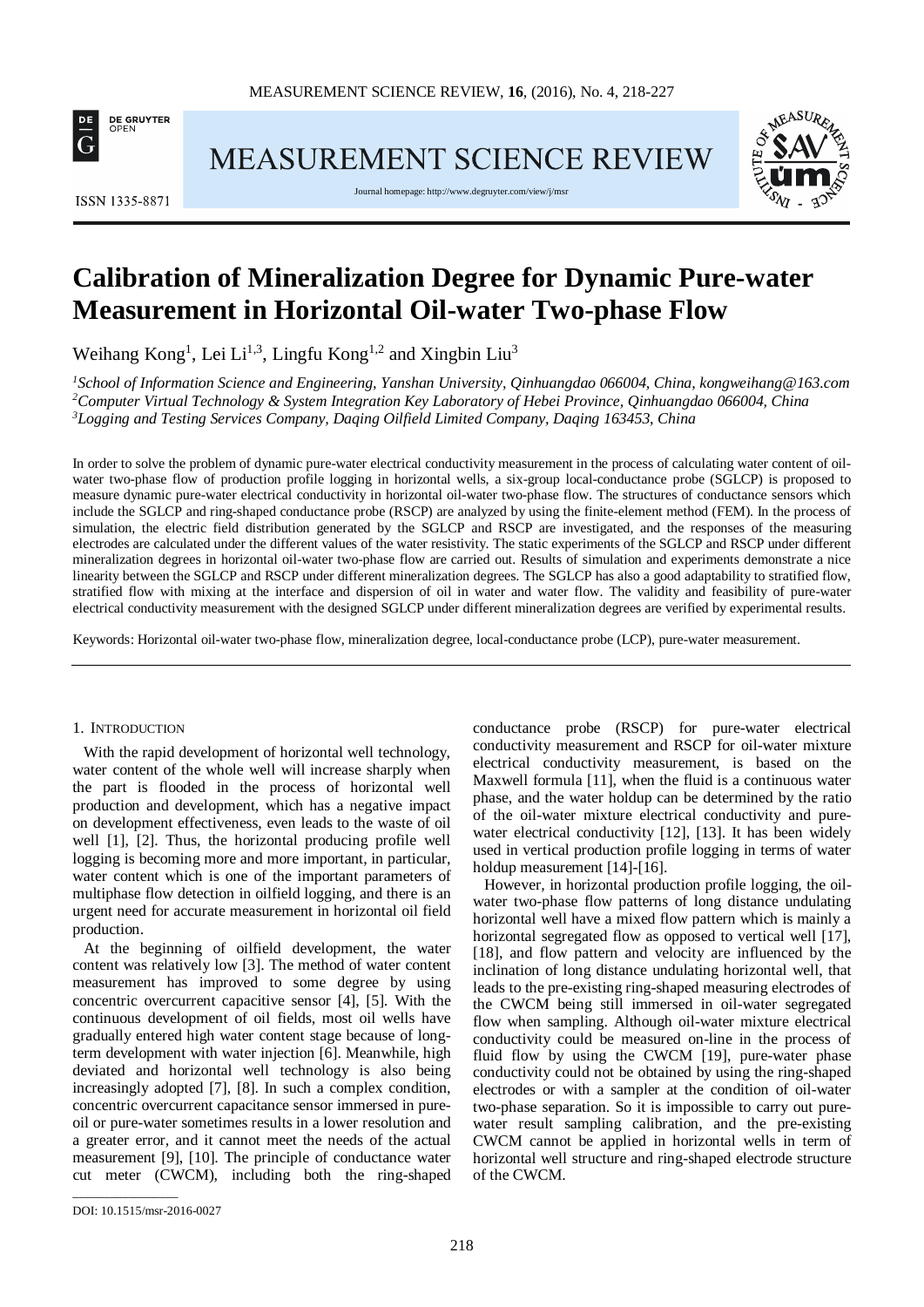Meanwhile, electrical conductivity reflects the concentration content in water conductive ions, the greater is the concentration of conductive ions in water, the stronger is electrical conductivity. Mineralization degree is the total amount of inorganic mineral elements contained in the water. Therefore, the concentration of mineralization degree determines the degree of the fluid electrical conductivity. According to the electrical principle [13], it is known that the voltage amplitude between two measuring electrodes of the conductance sensor is inversely proportional to the electrical conductivity of the fluid, and the degree of the fluid electrical conductivity depends on the concentration of the fluid mineralization degree. Currently, common tap water mineralization degree content is less than 1000 parts per million (ppm) and the original formation water mineralization degree is about 6000 ppm. Increased oil recovery is caused by water injection changes in the produced water because the injected water and the formation water have different mineralization degree [20], [23]. Therefore, the value of mineralization degree of oil field water varies from 2000 ppm to 3000 ppm. The change of mineralization degree will lead the oil-water mixture electrical conductivity and pure-water electrical conductivity measured by conductance probe to increase or decrease proportionally to maintain relatively constant water content [24]. Because the fluid mineralization degree in production profile logging is very different from that in the simulation well, the pure-water calibration result of the simulation well cannot calculate the water content in oil well.

Due to the horizontal well casing, tubing and measuring instruments are of an axisymmetric cylindrical structure and the measuring instruments can only rely on gravity or the horizontal crawler reaching the downhole oil-layer measuring section. Consequently, it is impossible to determine the work position of the measuring instruments after the axial rotation. Simultaneously, single sensor is greatly influenced by the fluid flow pattern [25], [26], so it is required that the sensor design model is an axisymmetric array structure, so as to reduce the influence of the flow pattern and the error caused by the axial rotation. In this paper, the SGLCP is designed for dynamic pure-water measurement of oil-water two-phase segregated flow in horizontal pipes. The calibration of simulation and experiments under different mineralization degrees of water were carried out by using both SGLCP and RSCP, and verified the validity of pure-water electrical conductivity measurement with the new SGLCP by experimental results.

## 2. THE GEOMETRY OF CONDUCTANCE PROBES

### *A. The geometry of the SGLCP*

The geometry of the SGLCP for pure-water measurement is shown in Fig.1. The SGLCP consists of six pairs of metal parallel-electrodes, in which each pair of metal parallelelectrodes is a local-conductance probe (LCP), and includes an exciting electrode and measuring electrode along the axial section direction. In addition, one end of each electrode flush-mounted on the inside wall of the insulated flow pipe, six electrodes represented by  $E_1$  to  $E_6$  are homogeneously distributed on the same upstream cross section along the axial direction, and six electrodes represented by  $M_1$  to  $M_6$  are homogeneously distributed on the same downstream cross section along the axial direction. Each of  $E_i$  and  $M_i$  is exciting electrode and measuring electrode simultaneously, and E*<sup>i</sup>* and M*<sup>i</sup>* electrodes formed the *i*-th LCP<sub>i</sub>, where the range of *i* is from 1 to 6.



Fig.1. Geometry of the SGLCP for dynamic pure-water measurement.

The representing structure parameters and coordinates of the SGLCP are shown in Fig.2., in which *S* is the separation between two electrodes of the LCP*<sup>i</sup>* , *d* is the diameter of the metal parallel-electrode, *h* is the measurement field height of the metal parallel-electrode, *D* is the inner diameter of the insulated flow pipe,  $D_w$  is the thickness of the insulated flow pipe, and *L* is the axial length of the insulated flow pipe.



Fig.2. Sketches of structure parameters and coordinates of the SGLCP: a) The axial section; b) The cross section.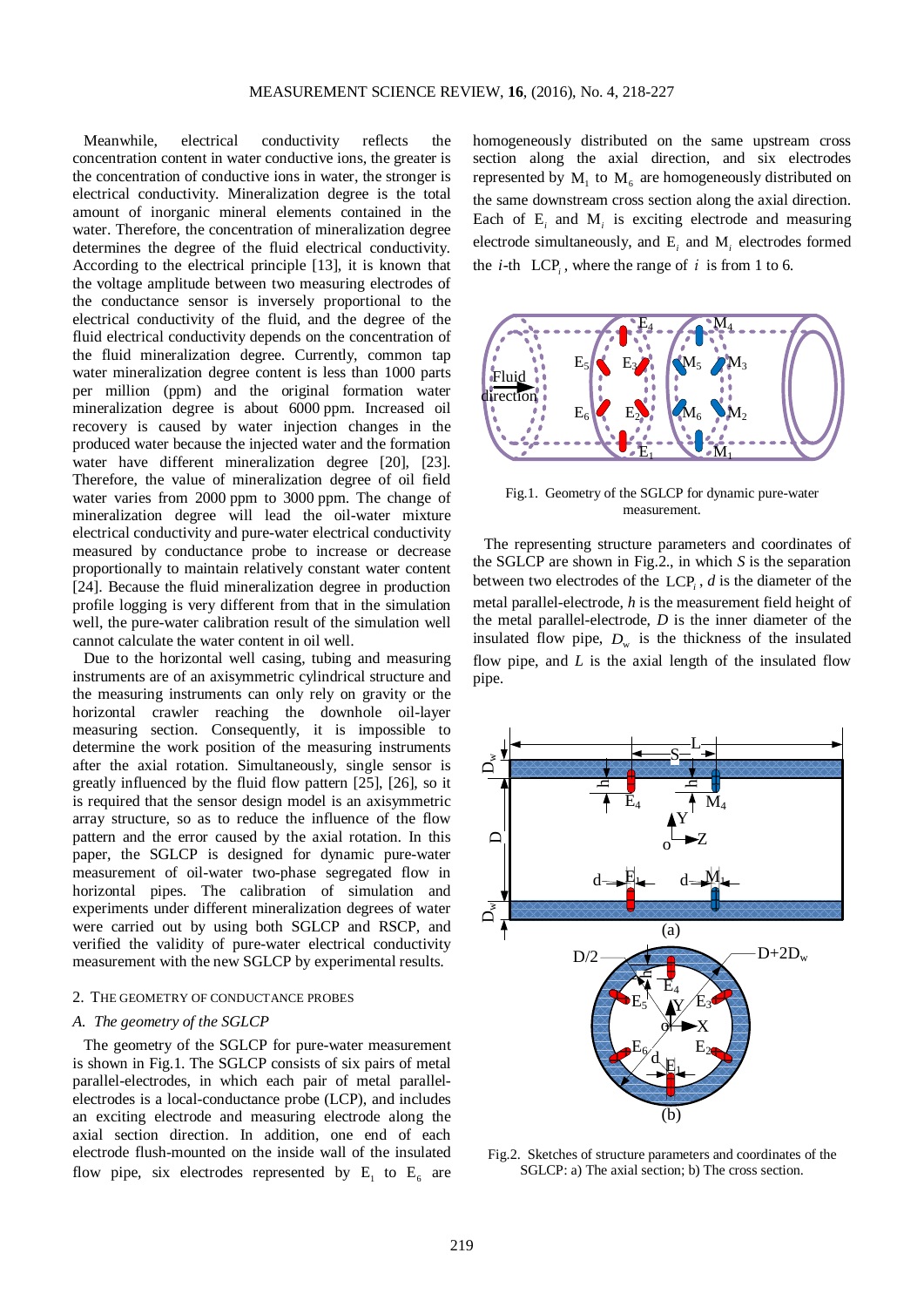#### *B. The geometry of the RSCP*

The RSCP [14] includes four ring-shaped stainless steel electrodes which are embedded in the insulating wall with a certain distance in fluid pipeline. There are two ring-shaped exciting electrodes on both sides of the sensor to provide an alternating constant current. The two ring-shaped electrodes in the middle are used for measurement. Due to the presence of the impedance between the electrodes, when alternating constant current runs through ring-shaped measuring electrodes by using the conductive fluid, the voltage signal is generated by two measuring electrodes, the amplitude of which is inversely proportional to the fluid electrical conductivity through the RSCP based on electrical principle.

The structure parameters and coordinates of the RSCP are shown in Fig.3., in which  $S_e$  is the distance between exciting electrodes,  $h_e$  is the height of exciting electrodes,  $S<sub>m</sub>$  is the distance between the measuring electrodes,  $h<sub>m</sub>$  is the height of measuring electrodes, *D* is the inner diameter of the insulated flow pipe,  $D_w$  is the thickness of the insulated flow pipe,  $L_{\varepsilon}$  is the axial length of the insulated flow pipe. The probe consists of four stainless steel ringshaped electrodes axially separated and flush-mounted on the inside wall of the insulated flow pipe. E1 and E2 represent exciting electrodes, M1 and M2 represent the measuring electrodes.



Fig.3. Geometry and parameter definition of the RSCP: a) 3D model; b) 2D structure.

The polarization phenomenon can occur in the vicinity of the exciting electrodes when the SGLCP or RSCP is excited by a low frequency electrical power source, which can result in parasitic impedance and a detectable measuring error. In order to avoid the polarization phenomenon, we adopt an alternating voltage source as the exciting signal in the actual application. Besides, the two exciting electrodes are connected with a sinusoidal 20 kHz exciting signal in the measurement system, and the response signals from measuring electrodes of the SGLCP and RSCP are correlated with the dynamic pure-water electrical conductivity of oil-water two-phase flow for a certain given mineralization degree in horizontal pipes.

## 3. NUMERICAL SIMULATION OF CONDUCTANCE PROBES

# *A. The meshed model and electric field distribution of the SGLCP*

Since the measurement field of the SGLCP is much smaller than the wavelength of the electric field, the electric field of the SGLCP can be modeled as time invariant. Regarding this, a direct current source was used as the exciting signal to investigate the electric field of the SGLCP. The distribution of the inner electric field of the SGLCP can be described by the Laplace equation with some certain boundary conditions under the cylindrical coordinates [27]

$$
\nabla^2 u(r, \varphi, z) = \frac{1}{r} \frac{\partial}{\partial r} \left( r \frac{\partial u}{\partial r} \right) + \frac{1}{r^2} \frac{\partial^2 u}{\partial \varphi} + \frac{\partial^2 u}{\partial z^2} = 0 \tag{1}
$$

Each LCP<sub>i</sub> of the SGLCP is constrained by the essential boundary conditions, which can be expressed as

$$
\begin{cases}\n u = 0 \ (r \in [\frac{D}{2} - h, \frac{D}{2}], \\
 \varphi \in [\frac{i-1}{3}\pi + \arctan(\frac{d}{D-2h}), \frac{i}{3}\pi - \arctan(\frac{d}{D-2h})], \\
 -\frac{L}{2} \le z \le -\frac{S+d}{2}, -\frac{S-d}{2} \le z \le \frac{S-d}{2}, \frac{S+d}{2} \le z \le \frac{L}{2}) \\
 \frac{\partial u}{\partial r} = \frac{I_e}{S_d} \ (r \in [\frac{D}{2} - h, \frac{D}{2}], \\
 \varphi \in [\frac{i-1}{3}\pi - \arctan(\frac{d}{D-2h}), \frac{i-1}{3}\pi + \arctan(\frac{d}{D-2h})], \\
 \frac{S-d}{2} \le z \le \frac{S+d}{2}, -\frac{S+d}{2} \le z \le -\frac{S-d}{2}) \\
 \frac{\partial u}{\partial z} = 0 \ (z = \pm \frac{L}{2})\n\end{cases} (2)
$$

where *u* is the inner electric potential distribution,  $I<sub>a</sub>$ represents the direct current applied to the exciting current,  $S_d$  is the surface area of the electrodes of the LCP<sub>i</sub>.

The FEM is employed to investigate the distribution of the electric field inside the SGLCP. Fig.4. shows the meshed finite element model of the SGLCP in ANSYS software in which we chose SOLID232 as the element type and used free meshing to divide the model. The total element number of the meshed finite model is 250295. The direct current of 0.1 mA is supplied to E*<sup>i</sup>* , the current of -0.1 mA is supplied to  $M_i$  and the voltage of electrode  $M_i$  is set to 0 V.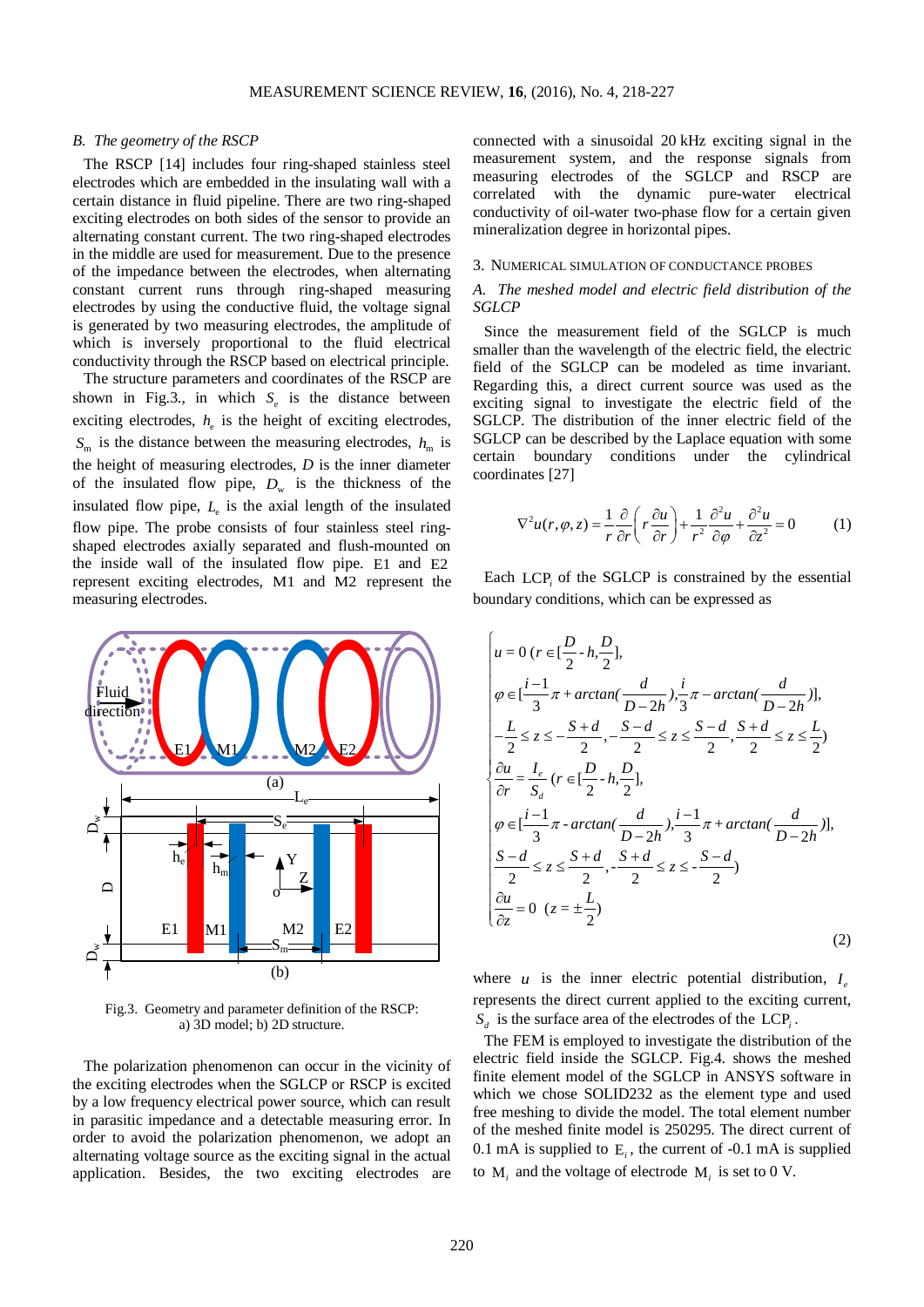

Fig.4. The meshed 3D model of the SGLCP with 250295 elements: L=0.05 m, D=0.02 m, h=0.002 m, d=0.0015 m, S=0.004 m, water resistivity  $\sigma_w = 100 \Omega m$ : a) 3D model; b) The axial section.

The electric potential distribution of the SGLCP is shown in Fig.5. As can be seen from Fig.5., the electric potential between the exciting electrodes presents a high gradient, and the potential in the position away from the exciting electrodes tends to change slowly. Distribution of the electric field of the SGLCP is shown in Fig.6., from which it can be seen that the electric field between the exciting electrodes presents a stronger and homogeneous distribution; away from the exciting electrodes electric field is weaker and tends to 0.



Fig.5. Electric potential distribution of the SGLCP: a) 3D view; b) The axial section.



Fig.6. Electric field distribution of the SGLCP: a) YoZ plane section view; b) XoZ plane section view; c) XoY plane section view.

## *B. The meshed model and electric field distribution of the RSCP*

As with above, the measurement field of the RSCP is much smaller than the wavelength of the electric field, the electric field of the RSCP can be modeled as time invariant. In this regard, we use a direct current source as the exciting signal to investigate the electric field of the RSCP. The inner electric field distribution of the RSCP can be described by the Laplace equation with some certain boundary conditions under the cylindrical coordinates [27]

$$
\nabla^2 u(r, \varphi, z) = \frac{1}{r} \frac{\partial}{\partial r} \left( r \frac{\partial u}{\partial r} \right) + \frac{1}{r^2} \frac{\partial^2 u}{\partial \varphi} + \frac{\partial^2 u}{\partial z^2} = 0 \tag{3}
$$

The essential boundary conditions can be expressed as

$$
\begin{cases}\n u = 0 \ (r = \frac{D}{2}, \frac{S_e + h_e}{2} \le z \le \frac{L_e}{2}, \\
 -\frac{L_e}{2} \le z \le -\frac{S_e + h_e}{2}, -\frac{S_e - h_e}{2} \le z \le \frac{S_e - h_e}{2}) \\
 \frac{\partial u}{\partial r} = \frac{I_e}{S_R} \ (r = \frac{D}{2}, \frac{S_e - h_e}{2} \le z \le \frac{S_e + h_e}{2}, \\
 -\frac{S_e + h_e}{2} \le z \le -\frac{S_e - h_e}{2}) \\
 \frac{\partial u}{\partial z} = 0 \ (z = \pm \frac{L_e}{2})\n\end{cases} (4)
$$

where  $u$  is the inner electric potential distribution,  $D$  is the inner diameter of the insulated flow pipe,  $L_{\alpha}$  is the insulated flow pipe length,  $h_{\rho}$  is the height of exciting electrodes, and  $S_{\ell}$  is the separation between two exciting electrodes,  $I_{\ell}$ represents the direct current applied to the exciting current and  $S_R$  is the surface area of the exciting electrodes of the *RSCP*. The FEM were employed to investigate the electric field distribution inside the RSCP. Fig.7. shows the meshed finite element model of the RSCP in ANSYS software in which we chose SOLID232 as the element type and divided the model by free meshing. The total element number of the meshed finite model is 10692. The direct current of 0.1 mA is supplied to the exciting electrodes E1, the current of - 0.1 mA is supplied to E2 and at the same time the voltage of electrode E2 is set to 0 V.



Fig.7. The meshed 3D model of the RSCP with 10692 elements:  $L_e$  =0.10 m, *D*=0.02 m,  $h_e$  =0.002 m,  $h_m$  =0.002 m,  $S_e$  =0.047 m,  $S_m = 0.032$  m,  $\sigma_w = 100 \Omega$ m.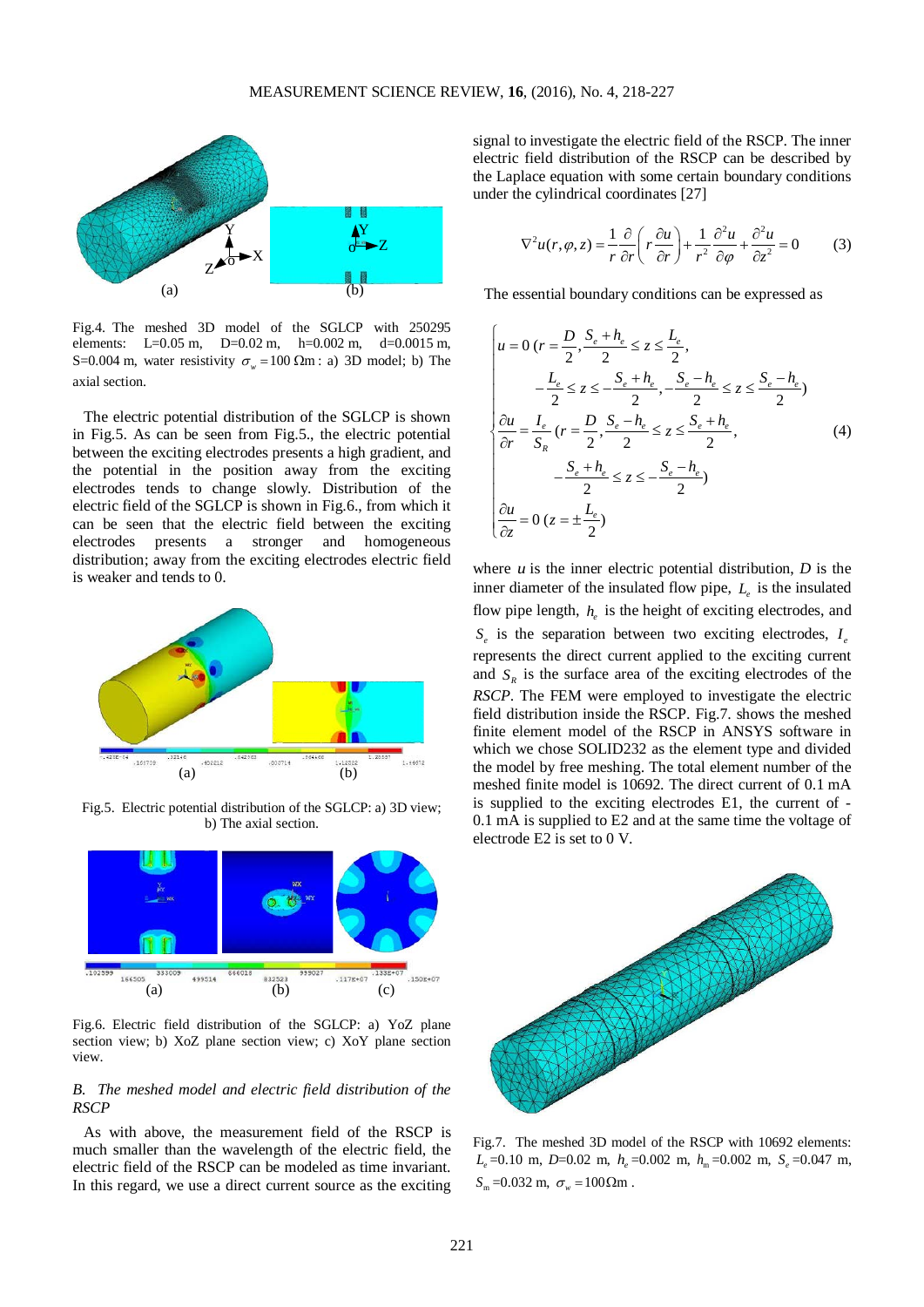The calculated result of the RSCP electric field is shown in Fig.8. As can be seen from Fig.8., the electric potential between the exciting electrodes presents a high gradient, away from the exciting electrodes the electric potential tends to change slowly. The electric field between the measuring electrodes presents a stronger and homogeneous distribution, the electric field between the measuring electrode and exciting electrode presents an inhomogeneous distribution and away from the exciting electrodes electric field is weaker and tends to 0.



Fig.8. Electric field distribution of the RSCP with  $\sigma_w = 100 \Omega m$ : a) Electric potential; b) Electric field.

# 4. CALCULATED RESPONSE OF SIMULATION FOR CONDUCTANCE PROBES UNDER DIFFERENT WATER RESISTIVITY

## *A. Calculated response of the SGLCP*

In this study, in order to measure the pure-water electrical conductivity in the condition of the horizontal oil-water segregated flow, due to the location of the LCP at the bottom of the insulated pipe and the phenomenon that the underlayer presents a continuous water phase and the upperlayer presents the oil phase or oil-water phase in horizontal oil-water two-phase flow, the investigation can only be on the response characteristics of the  $LCP<sub>1</sub>$  in the SGLCP, and the analysis of the feasibility and working conditions for the  $LCP<sub>1</sub>$  to obtain the pure-water electrical conductivity is required.

The models for different water holdup  $y_m$  in which the geometry of the LCP<sub>1</sub> was  $D=20$  mm,  $h=2$  mm,  $d=1.5$  mm, *S*=4, 5, 6 mm, respectively were simulated. The calculated response of the LCP<sub>1</sub> was analyzed in term of  $y_m$ , the range of  $y_m$  was from 0.05 to 1, and the change interval with 0.05 was used as an experimental point. The result curves of the simulation calculation are shown in Fig.9.  $V_m$  is the measured voltage and can be calculated by

$$
V_m = k_m \times \sigma_m \times I_e \tag{5}
$$

where  $k_m$  is resistance correction coefficient,  $\sigma_m$  represents oil-water mixture electrical resistivity,  $I_e$  represents exciting current.

As can be seen from Fig.9., under the conditions of higher  $y<sub>m</sub>$ , the LCP<sub>1</sub> can obtain a reliable and accurate pure-water electrical conductivity, which can be used as the pure-water correction value for water content measurement in horizontal oil water segregated flow. And in the condition of the LCP<sub>1</sub> with *D*=20 mm,  $h=2$  mm,  $d=1.5$  mm,  $S=4, 5, 6$  m, respectively, the response result is approximately equal to pure-water electrical conductivity when  $y_m$  is greater than or equal to 0.30.



Fig.9. Calculated response of the simulation for  $LCP<sub>1</sub>$  under different values of  $y_m$ : *D*=20 mm,  $\sigma_w$  = 100 $\Omega$ *m* and oil resistivity  $\sigma_{0} = 1.0E + 13 \Omega m$ .

It can be known from Fig.9. that the SGLCP can obtain the pure-water electrical conductivity at the condition of high water holdup in horizontal oil-water two-phase segregated flow.

In order to investigate the response characteristics for the different mineralization degrees of water in the fluid to the SGLCP, the different values of the water electrical resistivity are used to represent the different mineralization degrees of water during the simulation. The response values of the simulation are calculated at the condition filled with a continuous water phase in the insulated pipe under different values of  $\sigma_w$  in which the geometry of the SGLCP is *D*=20 mm, *h*=2 mm, *d*=1.5 mm, *S*=4, 5, 6 mm, respectively. The value range of  $\sigma_w$  is from 100 Ωm to 2000 Ωm by using the finite element model of the SGLCP.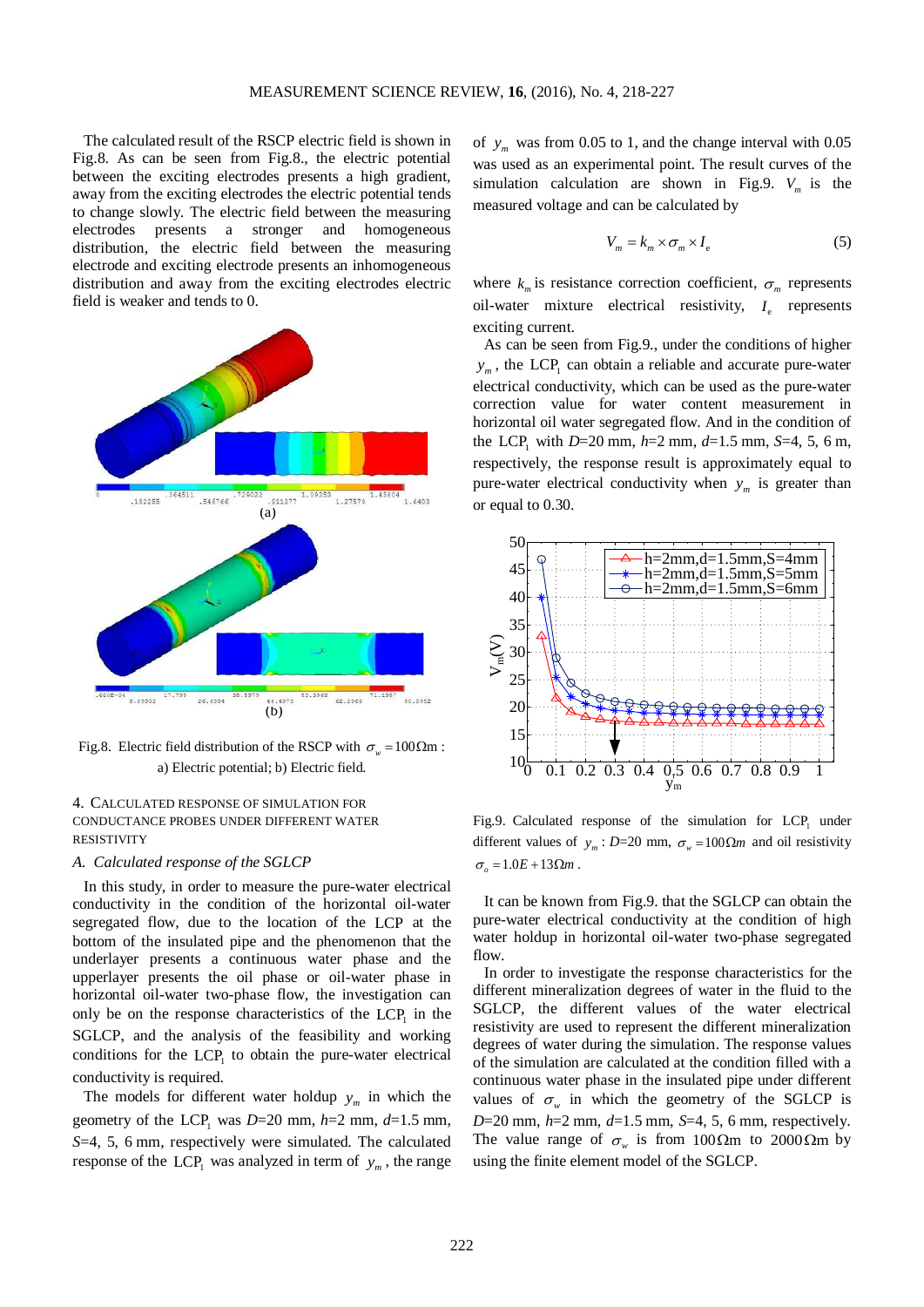The calculated response of the SGLCP for pure-water measurement under different values of  $\sigma_w$  is shown in Fig.10., in which  $V<sub>s</sub>$  is the voltage measured by the measuring electrodes of the SGLCP. As can be observed from Fig.10., in different conditions of  $\sigma_w$ , the response characteristics of the SGLCP, whose *S* is set to three different values, are basically consistent. The response result  $V<sub>s</sub>$  of the SGLCP is greatly influenced by the variation of  $\sigma_w$  with the increase of  $\sigma_w$ , the response results  $V_s$  of the SGLCP with three different *S* show linear increasing tendency, and show obvious difference which can be attributed to the distinctive difference of  $\sigma_w$ . Under the conditions of a certain given  $\sigma_w$ , the greater the *S* is, the greater the response result  $V<sub>s</sub>$  of the SGLCP becomes.



Fig.10. Calculated response of the simulation for the SGLCP under different values of  $\sigma_w$ : *h*=2 mm, *d*=1.5 mm, *D*=20 mm.

#### *B. Calculated response of the RSCP*

The calculated response of the RSCP for pure-water measurement under different values of  $\sigma_w$  is calculated by using the finite element model of the RSCP. The simulated model for different values of  $\sigma_w$  in which the geometry of the RSCP is  $h_e = 2$  mm,  $h_m = 2$  mm,  $S_e = 47$  mm,  $S_m = 32$  mm, the range of  $\sigma_w$  is from 100 Ωm to 2000 Ωm. The calculated response of the RSCP for pure-water measurement under different values of  $\sigma_w$  is shown in Fig.11., in which  $V_R$  is the voltage measured by the measuring electrodes of the RSCP. As can be observed from Fig.11., the response result  $V_R$  of the RSCP is greatly influenced by the variation of  $\sigma_w$ , with the increase of  $\sigma_w$ , the  $V_R$  shows a linear increasing tendency, and shows obvious difference which can be attributed to the distinctive different  $\sigma_w$ .

According to Fig.10. and Fig.11., it is found that the SGLCP and RSCP have nice linearity characteristics for pure-water electrical conductivity measurement under different values of  $\sigma_w$ , respectively. The calibration curves of response results between the SGLCP and RSCP are shown in Fig.12. As can be observed from Fig.12., under the condition of different values of *S*, the response values between the SGLCP and RSCP show a linear function relation, and the calibration curves between the SGLCP and RSCP can be given as

$$
\begin{cases}\nV_{\rm s} = 1.0080V_{\rm R} - 0.00019, S = 4 \, mm \\
V_{\rm s} = 1.1035V_{\rm R} - 0.00001, S = 5 \, mm \\
V_{\rm s} = 1.1740V_{\rm R} - 0.00002, S = 6 \, mm\n\end{cases} \tag{6}
$$

where  $V_R$  is the measured voltage of the RSCP,  $V_S$  is the measured voltage of the SGLCP, *S* is the separation between two measuring electrodes of the LCP*<sup>i</sup>* .

In theory, the constants in (6) should be 0. In the process of simulation modeling, due to the effect the different numbers of the grid division for sensors with different structure parameters have on the response results, the constants in (6) are no longer 0, which leads to a minor error.



Fig.11. Calculated response of the simulation for the RSCP under different values of  $\sigma_w$ :  $h_e = 2$  mm,  $h_m = 2$  mm,  $S_e = 47$  mm,  $S_m = 32$  mm.



Fig.12. The calibration curves of simulation results between the SGLCP and RSCP.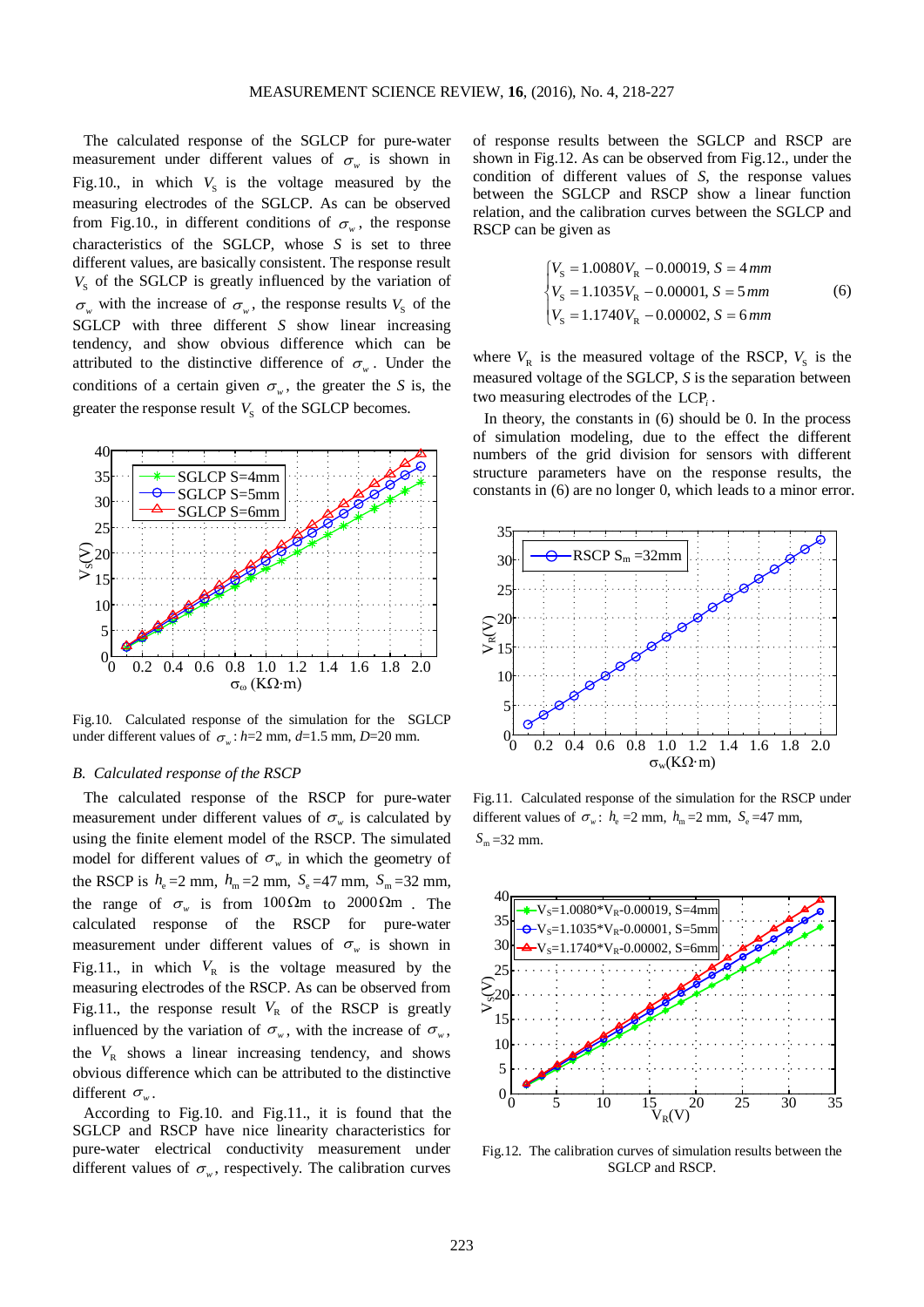## 5. STATIC EXPERIMENTS OF THE SGLCP AND RSCP UNDER DIFFERENT MINERALIZATION DEGREES

For the SGLCP and RSCP, we adopt inhibit current loss, multiplex programmable analog switch circuit, differential amplifier, RMS to DC converter and V/F conversion measurement circuit and construct the pure-water measurement system. The instrument output is expressed by the frequency signal  $F_w$  (KHz) which can be described as

$$
F_w = k_w \times V_w \times 10^{-3} \tag{7}
$$

where  $k_w$  is correction coefficient,  $V_w$  represents the measuring direct voltage for a certain given mineralization degree water.

Fig.13. shows the images of frequency measurement circuitry which includes multiplex programmable analog switch circuit, dual channel exciting signal circuit, DC power conversion circuit, dual channel differential amplifier, RMS to DC converter and V/F converter circuits, dual frequency signals complex circuit, and power generation circuit.



Fig.13. Images of frequency measurement circuitry for the SGLCP and RSCP.

Images of conductance probes are shown in Fig.14. which shows the structures of the SGLCP and RSCP with the axially separated, cross section distribution and flushmounted on the inside wall of the insulated flow pipe with the inner diameter of 20 mm.



Fig.14. Images of conductance probes: a) The SGLCP; b) Cross section of the SGLCP; c) The RSCP.

Fig.15. shows horizontal oil-water two-phase flow experiment equipment in petrodaqing test & experiment center of logging & testing technology. To calibrate the SGLCP and RSCP for pure-water measurement under different mineralization degrees, the calibration test for different mineralization degrees of water is carried out.

Since the mineralization degree value of the downhole fluid ranges from 2000 ppm to 3000 ppm, the downhole fluid is considered a dilute solution. And in dilute solution the conductance can be expressed as [28]:

$$
S_c = \lambda \cdot \frac{C}{\delta \cdot 1000} \cdot \frac{A}{l}
$$
 (8)

where  $S_c$  is the conductance of the solution (S),  $\lambda$  is the equivalent conductivity of the solution ( $S \cdot cm^{-2} \cdot g^{-1}$ ),  $\delta$  is the milliequivalent of the solution (mg), *A* is the electrode  $area$ (cm<sup>2</sup>), *l* represents the distance between two electrodes, and *C* is the concentration of solution (mg/L).

In the formula (8), it shows that the conductance  $S_c$  only depends on the concentration *C*. Let  $F = \lambda \cdot \frac{1}{2\lambda}$  $F = \lambda \cdot \frac{1}{\delta \cdot 1000} \cdot \frac{A}{l}$ , we get

$$
S_c = F \cdot C \tag{9}
$$

In this experiment  $\lambda$  and  $\delta$  of the salt-containing solution are both constants, so *F* is also a constant. Therefore, there is a linear relation between the conductance  $S_c$  and the concentration *C*, and the static experiment used the different salt concentrations to represent different mineralization degrees.





Fig.15. Horizontal oil-water two-phase flow experiment equipment in petrodaqing test &experiment center of logging & testing technology.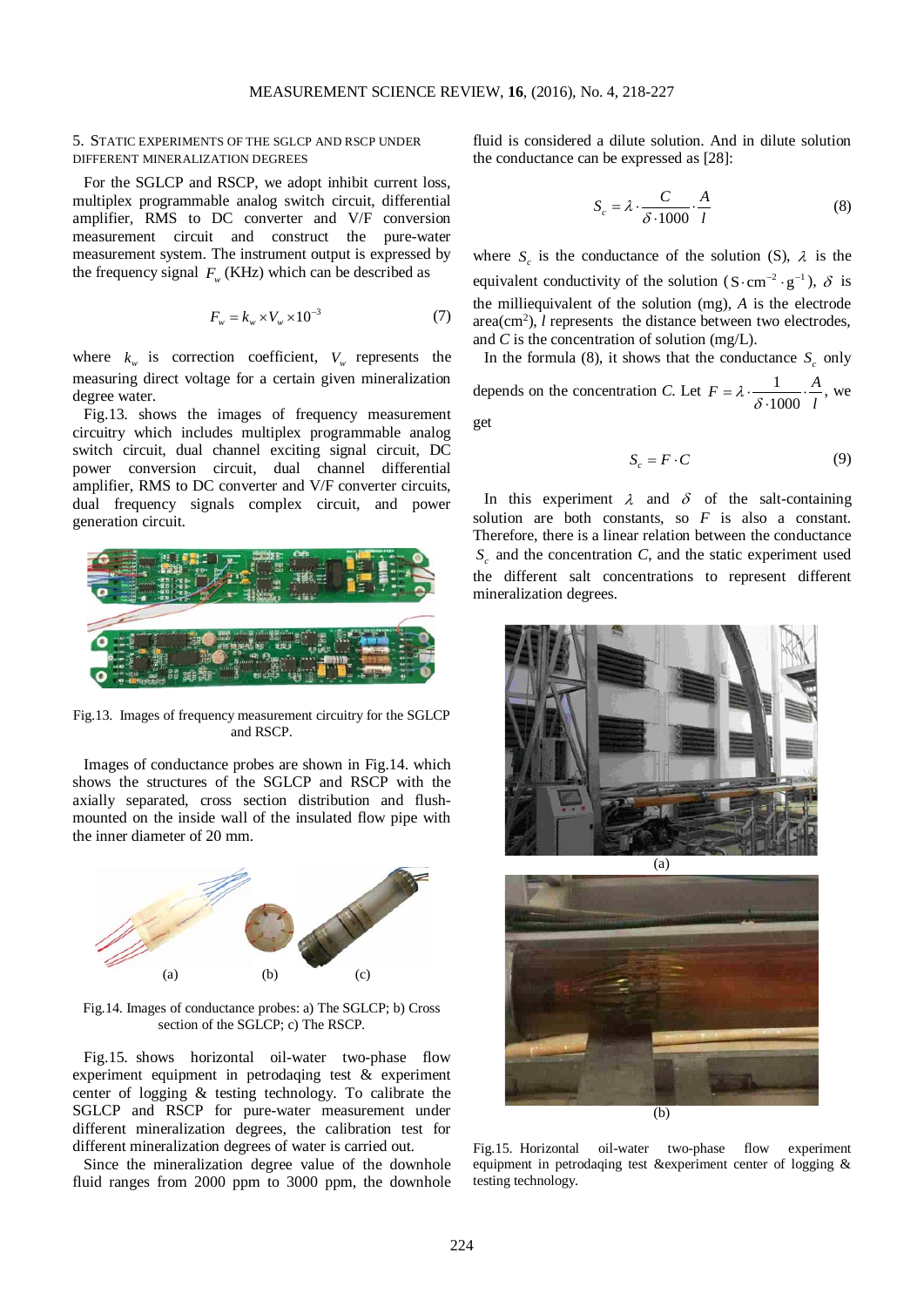The experimental mediums are tap water, white oil and edible [salt](http://cn.bing.com/dict/search?q=salt&FORM=BDVSP6&mkt=zh-cn). The values of salt [concentration](http://cn.bing.com/dict/search?q=concentration&FORM=BDVSP6&mkt=zh-cn)  $\rho_{\mu}$  range from 0.5 g/L to 5.5 g/L which corresponds to the different mineralization degrees of [water](http://cn.bing.com/dict/search?q=water&FORM=BDVSP6&mkt=zh-cn). The experiments in different mineralization degrees of the fluid are forced into the insulated flow pipe of the SGLCP with *D*=20 mm from a large diameter horizontal plexiglass pipe (the value of inner diameter is 125 mm).

### *A. Static experiments of the SGLCP*

In order to analyze the response characteristics of the SGLCP in the horizontal oil-water segregated flow and to verify the validity and feasibility of obtaining the pure-water electrical conductivity in the condition of a continuous water phase in the segregated flow, the experiments for the  $LCP<sub>1</sub>$ , with *D*=20 mm, *h*=2 mm, *d*=1.5 mm and *S*=4, 5, 6 mm respectively, in the SGLCP were conducted and the experiments for the horizontal oil-water segregated flow were also carried out, the results of which are shown in Fig.16., under the condition that  $\rho_w$  is 2.0 g/L.



Fig.16. Calibration of the LCP<sub>1</sub> with  $\rho_w = 2.0g / L$  under different  $y_m$  in the condition of oil-water segregated flow.

As can be seen from Fig.16., under the conditions of higher  $y_m$ , the LCP<sub>1</sub> can obtain a reliable and accurate pure-water electrical conductivity, which can be used as the pure-water correction value for water content measurement in horizontal oil water segregated flow. And in the condition of the LCP1 with *D*=20 mm, *h*=2 mm, *d*=1.5 mm, *S*=4, 5, 6 mm, respectively, the measured result is approximately equal to pure-water electrical conductivity, *i.e.*, the measurement values of the LCP<sub>1</sub> while  $y_m = 1$ , when  $y_m$  is greater than or equal to 0.30.

Fig.16. shows that under a certain given salt concentration, the SCLGP can obtain the pure-water electrical conductivity at the condition of the high  $y_m$ .

In order to investigate the response characteristics for the different mineralization degrees of water in the fluid to the SGLCP, the different values of the water salt concentrations are used to represent the different mineralization degrees of water during the experiments. The measurement experiments for pure-water electrical conductivity were

conducted, and the response values of the experiment are calculated at the condition filled with a continuous water phase in the insulated pipe under different values of  $\rho_w$  in which the value range of [salt](http://cn.bing.com/dict/search?q=salt&FORM=BDVSP6&mkt=zh-cn) [concentration](http://cn.bing.com/dict/search?q=concentration&FORM=BDVSP6&mkt=zh-cn)  $\rho_w$  is from 0.5  $g/L$  to 5.5  $g/L$ . Fig.17. shows the calibration response of the SGLCP for pure-water measurement under different values of  $\rho_w$  in horizontal flow, in which  $h=2$  mm,  $d=1.5$  mm and *S*=4, 5, 6 mm, respectively.

As can be observed from Fig.17., in different conditions of  $\rho_w$ , the response characteristics of the SGLCP, whose *S* is set to three different values, are basically consistent. With the increase of  $\rho_w$ , the measured frequency signal  $F_s$  of the SGLCP with three different *S* shows a decreasing tendency and shows obvious difference which can be attributed to the distinctive difference of  $\rho_w$ . Under the conditions of a certain given  $\rho_w$ , the greater the *S* is, the greater the response result  $F<sub>S</sub>$  of the SGLCP becomes.



Fig.17. Calibration of the SGLCP under different values of  $\rho_w$ : *h*=2 mm, *d*=1.5 mm, *S*=4, 5, 6 mm, respectively.

#### *B. Static experiments of the RSCP*

We focused on analyzing static response results of the RSCP with pure-water electrical conductivity measurement under different mineralization degrees. The calculated response results of the RSCP for pure-water measurement are shown Fig.18. As can be observed from Fig.18., with the increase of  $\rho_w$ , the measured frequency  $F_R$  of the RSCP shows a decreasing tendency, and shows obvious difference which can be attributed to the distinctive different  $\rho_{\mu}$ .

According to Fig.17. and Fig.18., it is found that the SGLCP and RSCP have nice response characteristics for pure-water measurement under different values of  $\rho_w$ , respectively. Taking into account the actual logging in the experiment, the shell of the logging instrument is conductive material and connected with the ground, and the ground terminal of the excitation control circuit in the system driven circuit of the SGLCP and RSCP directly connected with the instrument shell, would result in the shunt or leakage of the current input by the exciting electrodes. The current loss would exhibit a non-linear change with the change of the fluid component or conductivity inside the sensors, causing the non-constant current in the measurement field of the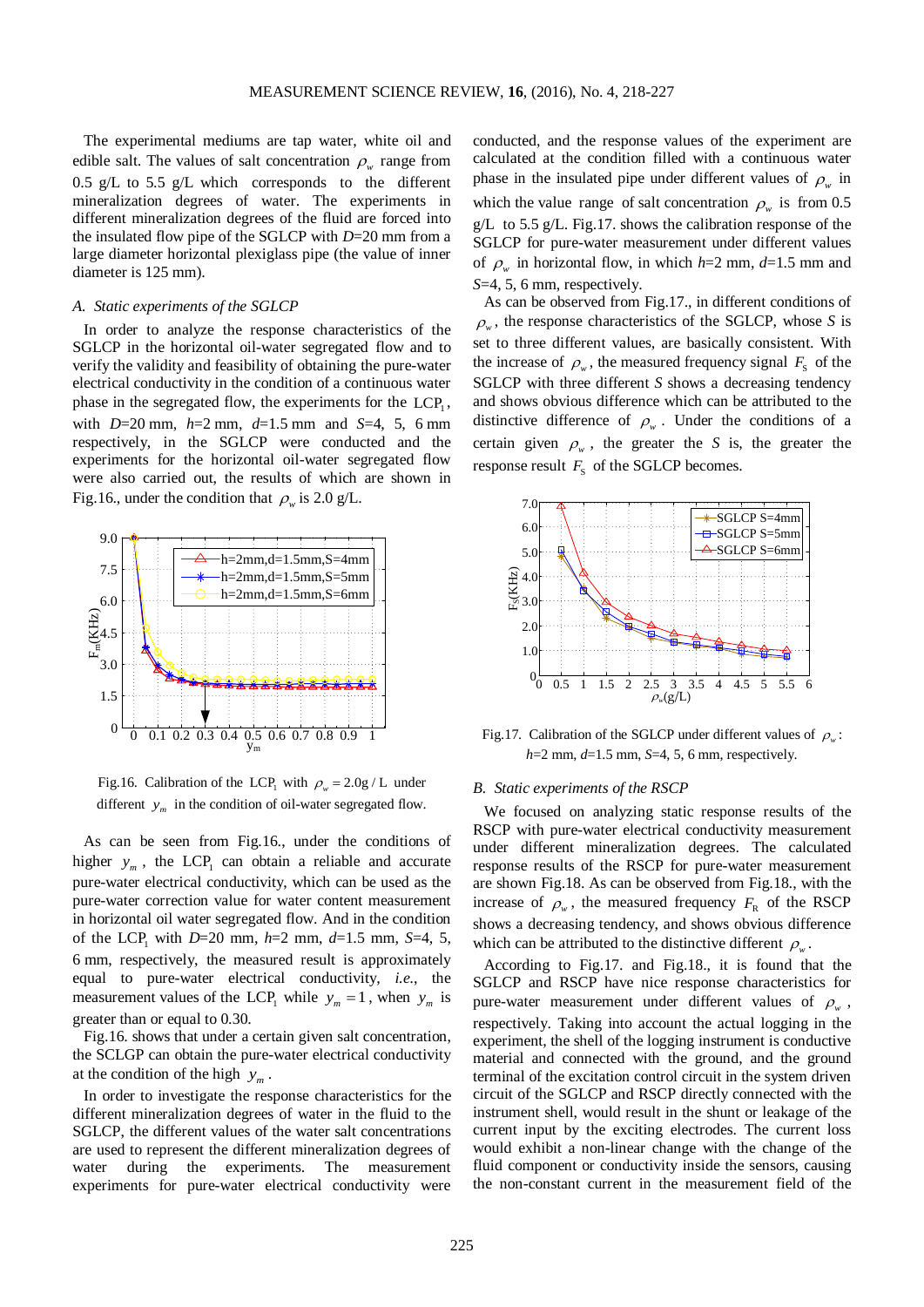sensors, which would cause that the measurement results of SGLCP and RSCP exhibit a non-linear change under different values of  $\rho_w$ .



Fig.18. Calibration of the RSCP under different values of  $\rho_w$ :  $h_a = 2$  mm,  $h_m = 2$  mm,  $S_a = 47$  mm, c=32 mm.



Fig.19. The relation curves of experiment results with the SGLCP and RSCP under different values of  $\rho_{\mu}$ .

Fig.19. shows the calibration curves of experiment results between the SGLCP and RSCP. As can be observed from Fig.19., the discrete points with three different marker symbols represent the calibration results of experiment results between the SGLCP and RSCP. The continuous curves with three different colors represent calibration curves of experiment results between the SGLCP and RSCP by using the linear fitting. Under the condition of different *S*, the response values between the SGLCP and RSCP show a relatively good linear function relation, and the calibration curves about the SGLCP and RSCP can be given as

$$
\begin{cases}\nF_{\rm s} = 1.5817 F_{\rm R} - 162.2, \ S = 4 \, mm \\
F_{\rm s} = 1.6294 F_{\rm R} - 124.1, \ S = 5 \, mm \\
F_{\rm s} = 2.1437 F_{\rm R} - 304.2, \ S = 6 \, mm\n\end{cases} \tag{10}
$$

where  $F_R$  is the measured frequency of the RSCP,  $F_S$  is the measured frequency of the SGLCP, *S* is the separation between two measuring electrodes of the SGLCP.

In the actual work, the constant current exciting source of the conductance sensors can cause leakage to some degrees. Therefore, some error would be generated for the linear fitting curve of the SGLCP and RSCP.

According to the comprehensive analysis for the simulation and static experiment, the results in Fig.9. and Fig.16. analyze and verify the validity and feasibility of the SGLCP to measure the pure-water electrical conductivity in the condition of high  $y_m$ , and simultaneously, a higher linearity between the SGLCP and RSCP can be verified in terms of the electrical resistivity and salt concentration, respectively. Therefore, the SGLCP plays an important role in the pure-water electrical conductivity for the actual horizontal water content measurement, with the characteristics of low velocity and high water content, and solves the difficult problem that the RSCP cannot obtain the pure-water electrical conductivity of oil water two phase segregated flow in horizontal wells.

#### 6. CONCLUSION

This paper presented SGLCP to measure the pure-water electrical conductivity in horizontal oil-water segregated flow. The simulation models of these structures of the SGLCP and RSCP are established by using the FEM. Simulation experiments with the calculated response of the SGLCP and RSCP measurement area are given, and the electric field distribution under a certain given mineralization degree of water is obtained. It analyzed measurement characteristics and indicated good linearity characteristics between the designed SGLCP and RSCP for pure-water measurement with experiment under different mineralization degrees of water. The validity and feasibility of the designed SGLCP for pure-water electrical conductivity measurement under different mineralization degrees in horizontal oil-water two-phase segregated flow are verified by experiment results. The achievement of this work provides a theoretical basis and technical reference for the research and development of water content measurement instrument and the production profile logging interpretation and evaluation based on horizontal oil-water segregated flow.

#### ACKNOWLEDGMENT

This work is supported by Specialized Research Fund for the Doctoral Program of Higher Education of China (20131333110015), Natural Science Foundation of Hebei Province, China (F2014203265, F2015203253), Innovation Foundation for Graduate Students of Hebei Province, China (00302-6370003), Daqing Oilfield Limited Company of Heilongjiang Province, China (DQP-2014-CS-KY-002), and Science and Technology Research & Development Program of Qinhuangdao City, China (201601B051).